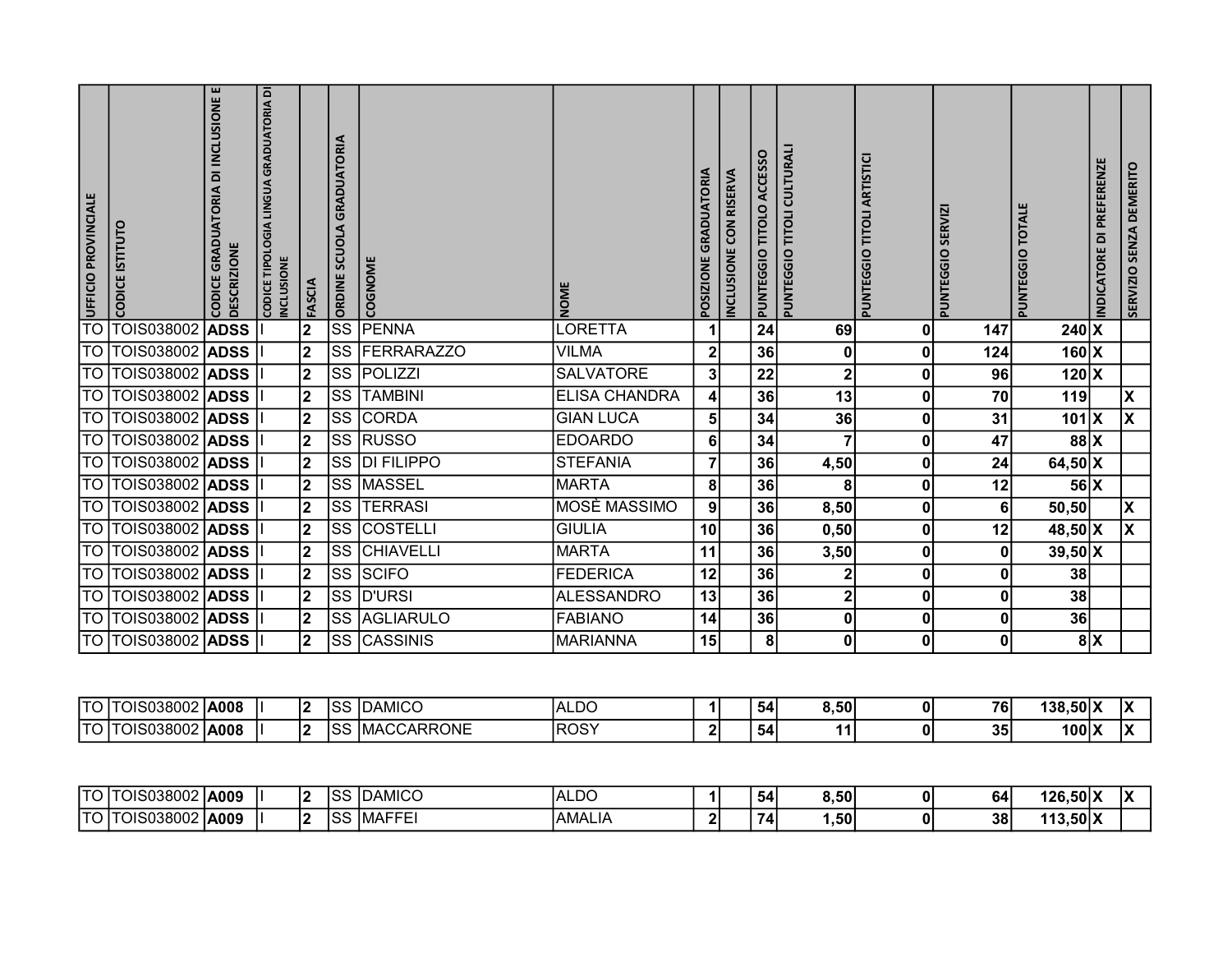| <b>TO TOIS038002 A012</b> |  |  | ISS IMUIA'         | <b>ILINA</b>    |    | 23 <sub>1</sub> | 7,50 | 101 | 131.50 X     |  |
|---------------------------|--|--|--------------------|-----------------|----|-----------------|------|-----|--------------|--|
| <b>TO TOIS038002 A012</b> |  |  | ISS ILEO           | LENA<br>IEI     |    | 23              | 3,50 | 99  | $125,50$ $X$ |  |
| <b>TO TOIS038002 A012</b> |  |  | <b>ISS BULLIO</b>  | <b>STEFANIA</b> |    | 19              |      | 48  | 67 X         |  |
| TO TOIS038002 <b>A012</b> |  |  | <b>ISS ISIDOTI</b> | <b>CLAUDIA</b>  | SI | 81              |      |     |              |  |

| ITO | OIS038002 <b>A014</b>        |             |  | nn.<br>ت⊙' | <b>SALLEMI</b>         | <b>FDACTIANO</b><br>$\sim$ r<br>`IANU<br>ISEBAS. |        | 49 | 01 | 18 | 271V<br>$\mathbf{v}$ | $\overline{\phantom{a}}$ |  |
|-----|------------------------------|-------------|--|------------|------------------------|--------------------------------------------------|--------|----|----|----|----------------------|--------------------------|--|
| ITO | 10000000<br><b>JIS038002</b> | <b>A014</b> |  | r.<br>ت⊙∵  | ,,,,,,,,,,<br>IMARUCCI | IROBERT <sup>~</sup><br>ט ו                      | $\sim$ | 44 | 01 | ΩI | 14 I V               | $\mathbf{H}$             |  |

| ITO IT | :038002-<br>$\sqrt{11}$ | <b>LA019</b> |  | $\sim$<br>دە . | <b>SOLINA</b> | <b>IMARCEI</b><br>ᄂᄂ |  | 91 | ⊣50، ، | ΩI | 01 | $10,50$ $\times$ |  |
|--------|-------------------------|--------------|--|----------------|---------------|----------------------|--|----|--------|----|----|------------------|--|
|        |                         |              |  |                |               |                      |  |    |        |    |    |                  |  |

| <b>ITO ITOIS038002</b> | A020 |  | م م،<br>ື | `ASQUA<br>. | <b>FRANCA</b> |  | 10<br>. . | ΩI | ΩI | 147 | 159 |  |
|------------------------|------|--|-----------|-------------|---------------|--|-----------|----|----|-----|-----|--|
|                        |      |  |           |             |               |  |           |    |    |     |     |  |

| ITO IT | OIS038002 | $-1027$ | $\overline{\phantom{a}}$ | ~~<br>. | _VEZ <sup>-</sup><br>. .<br>⇁<br>TMIAL<br>∼ | <b>IMARTA</b> |  | <b>66</b> |  | 246 | $313$ $X$ |  |
|--------|-----------|---------|--------------------------|---------|---------------------------------------------|---------------|--|-----------|--|-----|-----------|--|
|        |           |         |                          |         |                                             |               |  |           |  |     |           |  |

| <b>TO TOIS038002</b> | <b>A034</b> | . . | $\sim$<br>ے ت | AGCHETT<br>つハに<br>ıΛ<br>. . | <b>NRICO</b> |  | . 50 l | 2,50<br> | o | 64 | $136.50\text{X}$ |  |
|----------------------|-------------|-----|---------------|-----------------------------|--------------|--|--------|----------|---|----|------------------|--|
|                      |             |     |               |                             |              |  |        |          |   |    |                  |  |

| <b>TO TOIS038002 A037</b>   |  |  | ISS IDAMICO            | laldo            |    |           | 54 | 8.50 | 82' | 144,50 X |  |
|-----------------------------|--|--|------------------------|------------------|----|-----------|----|------|-----|----------|--|
| <b>TO TOIS038002 A037</b>   |  |  | <b>ISS IMACCARRONE</b> | ROSY             |    |           | 54 |      | 35  | $100\,X$ |  |
| <b>TO TOIS038002 A037</b>   |  |  | <b>ISS ICORDA</b>      | <b>GIAN LUCA</b> | 31 | <b>SI</b> |    | 32   | 38  | 78   X   |  |
| <b>TO TOIS038002 A037</b>   |  |  | <b>ISS IBELLO</b>      | GIROLAMO_        |    |           |    |      | 16  | 78   X   |  |
| <b>TO TOIS038002   A037</b> |  |  | <b>ISS IMECCANICO</b>  | INICOLA          |    |           |    |      |     |          |  |
| <b>TO TOIS038002 A037</b>   |  |  | <b>ISS INVREA</b>      | <b>IMARCO</b>    |    |           |    |      |     |          |  |

| $-$ | JIS038002 <b>A045</b> |      | . . | co.<br>ິ | <b>PENNA</b>            | ILORE <sup>.</sup><br>I I A |        | 66                           | ໍ່<br>ΙZ, | 147' | $225$ $X$ |  |
|-----|-----------------------|------|-----|----------|-------------------------|-----------------------------|--------|------------------------------|-----------|------|-----------|--|
| - - | S038002<br>. <u>.</u> | A045 |     | c<br>`∪⊂ | LBANESE<br>$\mathbf{v}$ | <b>IGIUSEPPE</b>            | $\sim$ | $\overline{A}$<br>$\epsilon$ |           |      | 16        |  |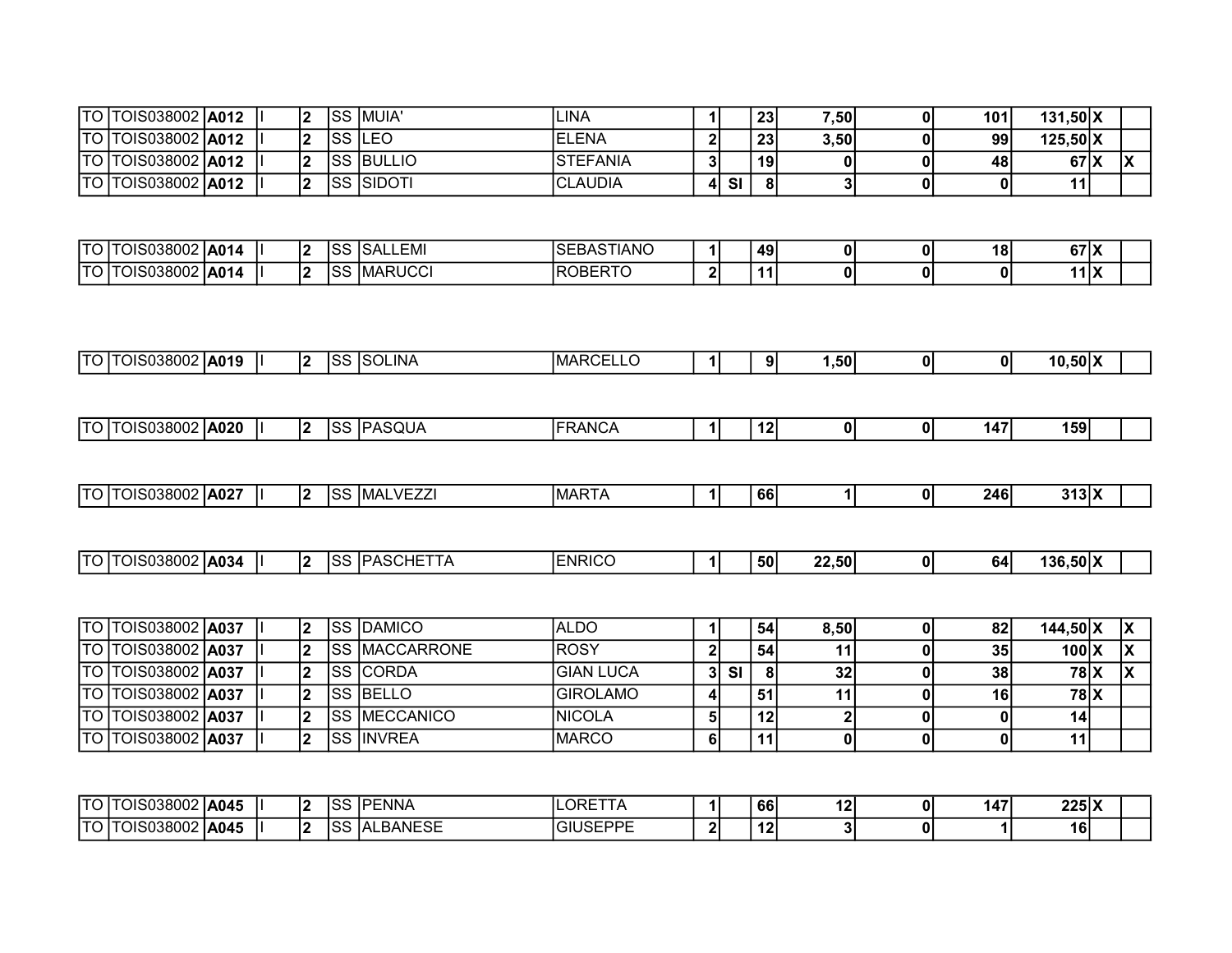| <b>TO TOIS038002 A046</b>   |  |       | ISS IPENNA           | ILORETTA          |    | 66             |       | 219 | 297X      |  |
|-----------------------------|--|-------|----------------------|-------------------|----|----------------|-------|-----|-----------|--|
| <b>TO TOIS038002 A046</b>   |  |       | <b>ISS ISANDRONE</b> | <b>INICOLETTA</b> |    | $^{\circ}$ 23. |       | 192 | $216$ $X$ |  |
| <b>TO TOIS038002   A046</b> |  |       | <b>ISS INUCIFORA</b> | DAVIDE            | 3  | $^{\circ}$ 23  |       | 156 | $179$ $X$ |  |
| <b>TO TOIS038002   A046</b> |  |       | <b>SS PALILLO</b>    | IERIKA            |    | 8              | 10.50 | 54  | 72.50 X   |  |
| <b>TO TOIS038002   A046</b> |  | ISS I | ITERRASI             | IMOSĖ MASSIMO     | 51 | 54             | 8,50  |     | 68,50     |  |
| <b>TO TOIS038002   A046</b> |  |       | <b>ISS GAROFALO</b>  | <b>IDOMENICO</b>  | 61 | 49             | 9,50  |     | 58,50     |  |
| <b>TO TOIS038002   A046</b> |  |       | <b>ISS IPELLEREI</b> | IALESSANDRA       |    |                |       | 28  | 35X       |  |
| <b>TO TOIS038002 A046</b>   |  |       | <b>ISS BOTTURI</b>   | ISILVIA           | 81 | 8              |       |     | 81        |  |

| רדו  | OIS038002 | IA047 |  | ື           | .— <b>^</b> —<br>BANESE<br>$\mathbf{v}$<br>∼ | <b>ICEDDE</b><br>$\sim$<br>(-il<br>חסנ<br>- |          | "<br>. .   | -<br> |    | . .<br>. . |  |
|------|-----------|-------|--|-------------|----------------------------------------------|---------------------------------------------|----------|------------|-------|----|------------|--|
| ית - | IS038002  | A047  |  | $\sim$<br>◡ | $\sim$<br>۱N۱<br>… / ப ட<br>11 N∟.           | <b>IMARCC</b>                               | - 21<br> | л л<br>. . | ΩI    | 01 | . .        |  |

| TO TOIS038002 A054        |  |                |       | <b>SS DAMICO</b>     | ALDO            |    | 54 | 8,50 | 70 | $132,50 \, X$    |  |
|---------------------------|--|----------------|-------|----------------------|-----------------|----|----|------|----|------------------|--|
| TO TOIS038002   A054      |  | $\overline{2}$ |       | <b>ISS ISANDRONE</b> | ICLAUDIA        | ച  | 53 | 4,50 | 60 | $117,50$ X       |  |
| TO TOIS038002   A054      |  | 2              |       | ISS ISPADA           | <b>DARIO</b>    | 31 | 54 |      | 60 | $114$ $X$        |  |
| TO TOIS038002 A054        |  |                |       | ISS IMACCARRONE      | ROSY            |    | 54 | 11   | 36 | 101 <sub>X</sub> |  |
| TO TOIS038002 <b>A054</b> |  | 2              |       | ISS IPINETTI         | <b>BARBARA</b>  | 51 | 81 |      | 12 | 20               |  |
| <b>TO TOIS038002 A054</b> |  |                | ISS I | <b>TUDISCO</b>       | ICOSIMO         | 61 | 4  | 9,50 |    | 13,50            |  |
|                           |  |                |       |                      | <b>ANTONINO</b> |    |    |      |    |                  |  |
| <b>TO TOIS038002 A054</b> |  |                |       | ISS IFORTUNATO       | IFABIANA        |    | 11 |      |    | 11 <sup>1</sup>  |  |
| <b>TO TOIS038002 A054</b> |  | 0              |       | ISS ISOLINA          | IMARCELLO       | 81 | 91 | ,501 | 0  | $10,50$ X        |  |

| ∩⊤ו | OIS038002 | <b>AA24</b> |  | 10C<br>155 | . <del>. .</del> .<br>ıMA<br>HAZZ | -<br>$- \cdot \cdot$<br>ENA |      | -<br>54 | ΩI | 126 | 180l |  |
|-----|-----------|-------------|--|------------|-----------------------------------|-----------------------------|------|---------|----|-----|------|--|
| Ιт∩ | OIS038002 | AA24        |  | 100<br>טו  | 1050111151<br>IGESUALDI           | IROSANNA                    | - 21 | 74      | J. |     | 77.  |  |

| ∩⊤ו | OIS038002 AB24 |      |     | $\sim$<br>∙∪ | <b>ID'AMICO</b>    | ANNA          |  | 81 |  | 220 | 228       |  |
|-----|----------------|------|-----|--------------|--------------------|---------------|--|----|--|-----|-----------|--|
| TTC | OIS038002      | AB24 | . . | $\sim$<br>ںں | TEDDASI<br>RR<br>w | <b>SILVIA</b> |  | 66 |  | 96  | $162$ $X$ |  |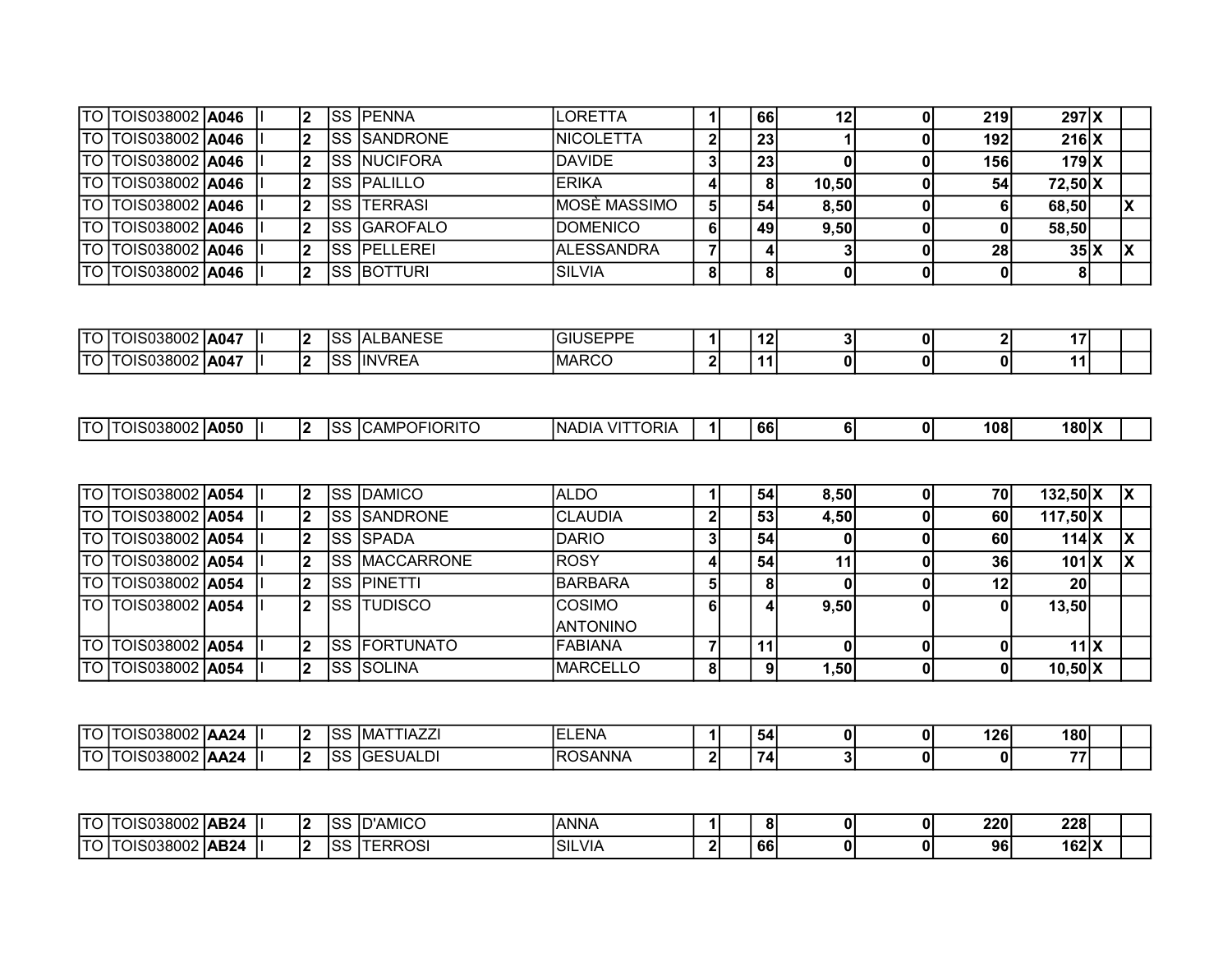| יו הדו<br><b>AC24</b><br>.3NF<br>י נז נ<br>.<br>. .<br>0<br>ΩI<br>. N<br>n<br>$\Omega$<br>$^{\prime\prime}$<br>1 U<br>- טווי<br>01<br>いへい<br>Q<br>∍งเ<br>ن د ا |  |  |  |  |  |  |  |  |  |
|----------------------------------------------------------------------------------------------------------------------------------------------------------------|--|--|--|--|--|--|--|--|--|
|                                                                                                                                                                |  |  |  |  |  |  |  |  |  |

| $\tau \cap \Gamma$ | OIS038002   <b>B012</b> |  | י | Inc<br>VIVC<br>பட<br>л. | <b>VINCENZO</b>            |  | റ | 3,50 | n | 36 <sub>l</sub> | 52,50 X |  |
|--------------------|-------------------------|--|---|-------------------------|----------------------------|--|---|------|---|-----------------|---------|--|
|                    |                         |  |   |                         | FOMC<br><b>ALL</b><br>ಾುಗಿ |  |   |      |   |                 |         |  |

| TO I | TOIS038002 B014           |             | $\mathbf{2}$ |      | <b>SS MAGISTRO</b>    | <b>GIULIA</b>     | -1.             | SI        | 8              |                 |    | 36 | $46$ $X$     |     |   |
|------|---------------------------|-------------|--------------|------|-----------------------|-------------------|-----------------|-----------|----------------|-----------------|----|----|--------------|-----|---|
|      | TO TOIS038002 <b>B014</b> |             | $\mathbf{2}$ |      | <b>SS MARINO</b>      | <b>ENDRIU</b>     | 2 <sup>1</sup>  | <b>SI</b> | 81             | 1,50            |    | 36 | $45,50$ X    |     |   |
|      | TO TOIS038002 <b>B014</b> |             | $\mathbf{2}$ |      | <b>SS SARACO</b>      | <b>FERDINANDO</b> | 31              |           | 81             | 11              |    | 24 | 43X          |     | X |
|      | TO TOIS038002 <b>B014</b> |             | $\mathbf{2}$ |      | <b>SS CASALINO</b>    | <b>ORESTE</b>     | 4.              |           | 81             | 10,50           |    | 24 | $42,50 \, X$ |     |   |
|      | TO TOIS038002 B014        |             | $\mathbf{2}$ |      | <b>SS FIUMEFREDDO</b> | <b>LEONARDO</b>   | 51              | <b>SI</b> | 81             | 0,50            |    | 32 | $40,50$ X    |     |   |
|      | TO TOIS038002 <b>B014</b> |             | $\mathbf{2}$ |      | <b>SS GIAQUINTO</b>   | <b>ANTONIO</b>    | 61              |           | 81             |                 |    | 26 | 39 X         |     |   |
|      | TO TOIS038002 B014        |             | $\mathbf{2}$ |      | <b>SS BASILICATA</b>  | <b>ANTONIO</b>    | 71              | <b>SI</b> | 8              | 12 <sub>1</sub> |    | 18 | $38$ $X$     |     |   |
|      | TO TOIS038002 <b>B014</b> |             | $\mathbf{2}$ |      | <b>SS ARDIZZONE</b>   | <b>MARCO</b>      | 81              |           | 81             | 6               |    |    | 14           |     |   |
|      | TO TOIS038002 B014        |             | $\mathbf{2}$ |      | <b>SS SASSO</b>       | <b>CRISTIAN</b>   | 91              |           | 81             | 0               | ΩI |    |              | 8 X |   |
|      | TO TOIS038002 <b>B014</b> |             | $\mathbf{2}$ |      | <b>ISS CASSINIS</b>   | <b>MARIANNA</b>   | 10 <sup>1</sup> |           | 4 <sub>1</sub> |                 |    |    |              | 7 X |   |
| TO I | <b>TOIS038002</b>         | <b>B014</b> | 2            | ISS. | <b>TOMMASELLI</b>     | IANTONIO NICOLA   | 11              |           | 51             |                 |    |    | 51           |     |   |
|      | TO TOIS038002 B014        |             | 2            |      | ISS ICURCIO           | <b>ANTONIO</b>    | 12 <sup>1</sup> |           | 4 <sub>1</sub> |                 |    |    | 41           |     |   |
|      | TO TOIS038002 <b>B014</b> |             | $\mathbf{2}$ |      | <b>SS LAVORATO</b>    | <b>FRANCESCO</b>  | 13 <sup>l</sup> |           | 4 <sub>1</sub> |                 |    |    | 4            |     |   |
|      | TO TOIS038002 B014        |             | $\mathbf{2}$ |      | <b>ISS ROMEO</b>      | <b>FRANCESCO</b>  | 14              |           | 0              |                 |    |    | 3            |     |   |

|         | TO  TOIS038002   <b>B016</b> |  |      | ISS  PARISI      | <b>IFRANCESCO</b>    |   | 81 | 8,50 | 12 | $28,50 \, \text{X}$                                   |  |
|---------|------------------------------|--|------|------------------|----------------------|---|----|------|----|-------------------------------------------------------|--|
| הו סדי  | TOIS038002 <b>  B016</b>     |  | ıSS. | <b>IMAZZEC</b>   | <b>IDONATELLA</b>    | י | ы  | ,50  |    | 6.50                                                  |  |
| 'TO l`i | [OIS038002 <b>  B016</b>     |  | `SS∶ | <b>ICONDOLEO</b> | <b>MARIACONCETTA</b> |   | 4. | , 50 |    | $3,50$ <sup><math>\overline{\phantom{0}}</math></sup> |  |

| $-$ | -----<br>ារឧ∪∪<br>−™OISu… | ∶IB01 |  | . . | ، ۱۰<br>. JL | -----<br>יי<br>ONE<br>$\mathbf{v}$ | IMARCC |  |  | <sup>o</sup> | o |  |  | 14 |  |  |
|-----|---------------------------|-------|--|-----|--------------|------------------------------------|--------|--|--|--------------|---|--|--|----|--|--|
|-----|---------------------------|-------|--|-----|--------------|------------------------------------|--------|--|--|--------------|---|--|--|----|--|--|